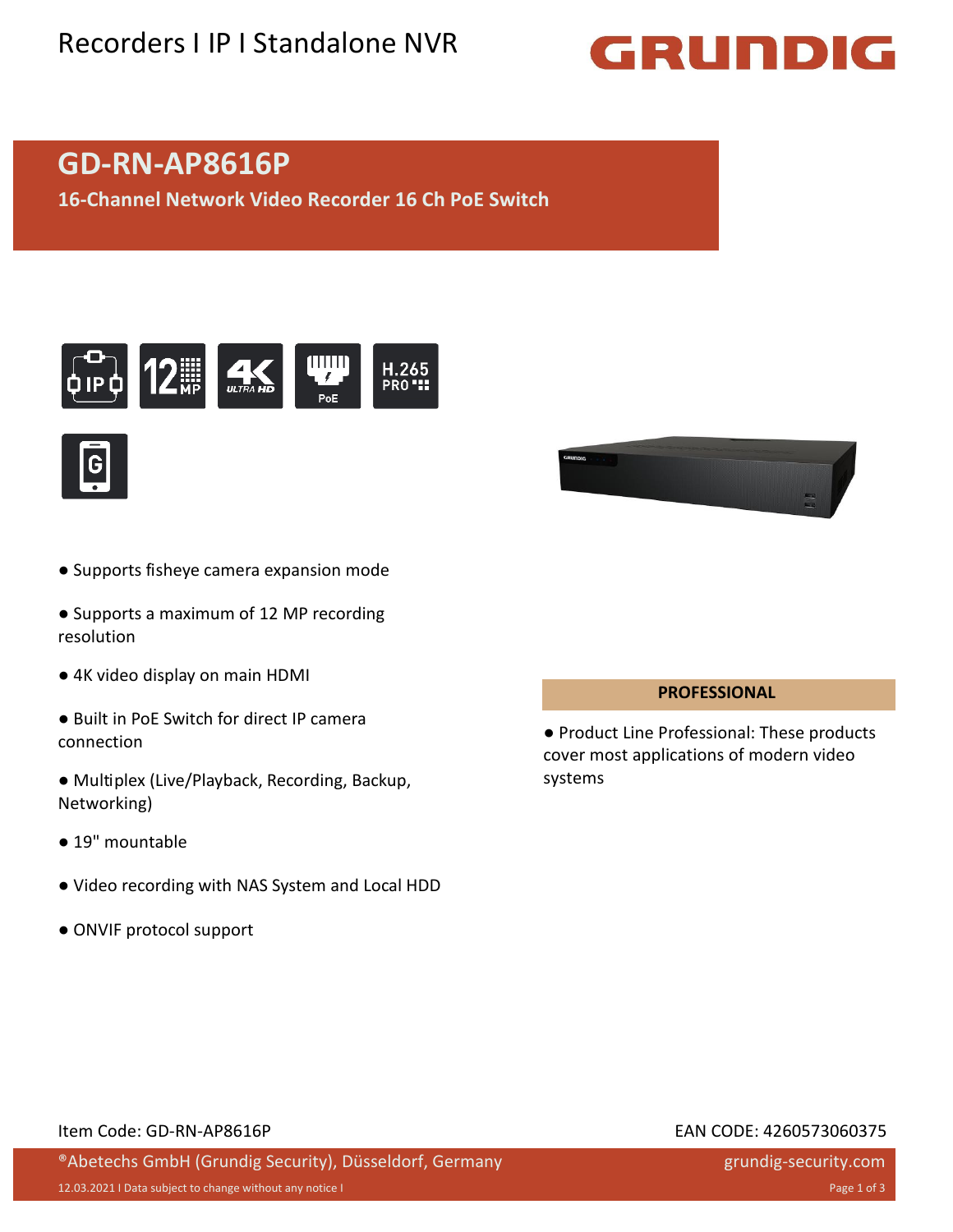

## **Specifications GD-RN-AP8616P**

| <b>Video</b>                   |                                                                                                                                                                                                                                                                                                                                                                                                                                                                                                                                                                                                                                                                                                                      |
|--------------------------------|----------------------------------------------------------------------------------------------------------------------------------------------------------------------------------------------------------------------------------------------------------------------------------------------------------------------------------------------------------------------------------------------------------------------------------------------------------------------------------------------------------------------------------------------------------------------------------------------------------------------------------------------------------------------------------------------------------------------|
| IP Inputs:                     | 16 channels                                                                                                                                                                                                                                                                                                                                                                                                                                                                                                                                                                                                                                                                                                          |
| <b>Recording / Playback</b>    |                                                                                                                                                                                                                                                                                                                                                                                                                                                                                                                                                                                                                                                                                                                      |
| Recording Bandwidth:           | 160Mbps                                                                                                                                                                                                                                                                                                                                                                                                                                                                                                                                                                                                                                                                                                              |
| <b>Outgoing Bandwidth:</b>     | 256Mpbs                                                                                                                                                                                                                                                                                                                                                                                                                                                                                                                                                                                                                                                                                                              |
| Recording Resolution:          | 12 MP, 8 MP, 6 MP, 5 MP, 4 MP, 3 MP, 1080P, UXGA, 720P, VGA, 4CIF, DCIF, 2CIF, CIF, QCIF                                                                                                                                                                                                                                                                                                                                                                                                                                                                                                                                                                                                                             |
| <b>Recording Mode:</b>         | Continuous, Event Alarm, Motion, Video Loss, Schedule                                                                                                                                                                                                                                                                                                                                                                                                                                                                                                                                                                                                                                                                |
| Search Mode:                   | Date, Time, Event Alarm, Motion, Search Backup                                                                                                                                                                                                                                                                                                                                                                                                                                                                                                                                                                                                                                                                       |
| Playback:                      | Synchronised playback of max. 16 cameras                                                                                                                                                                                                                                                                                                                                                                                                                                                                                                                                                                                                                                                                             |
| Playback Resolution:           | 12MP, 8MP, 6MP, 5MP, 4MP, 3MP, 1080p, UXGA, 720p, VGA, 4CIF, DCIF, 2CIF, CIF, QCIF                                                                                                                                                                                                                                                                                                                                                                                                                                                                                                                                                                                                                                   |
| Frame Rate(R):                 | 2-ch @ 12 MP (20fps), 4-ch @ 8 MP (25fps), 8-ch @ 4MP (30fps), 16-ch @ 1080p (30fps)                                                                                                                                                                                                                                                                                                                                                                                                                                                                                                                                                                                                                                 |
| <b>Audio</b>                   |                                                                                                                                                                                                                                                                                                                                                                                                                                                                                                                                                                                                                                                                                                                      |
| Audio Compression:             | G.711                                                                                                                                                                                                                                                                                                                                                                                                                                                                                                                                                                                                                                                                                                                |
| <b>General</b>                 |                                                                                                                                                                                                                                                                                                                                                                                                                                                                                                                                                                                                                                                                                                                      |
| <b>External Backup:</b>        | USB HDD, USB Memory, USB DVD-R, Network                                                                                                                                                                                                                                                                                                                                                                                                                                                                                                                                                                                                                                                                              |
| Max. Storage Capacity:         | Up to 10TB capacity for each HDD                                                                                                                                                                                                                                                                                                                                                                                                                                                                                                                                                                                                                                                                                     |
| <b>Basic Internal Storage:</b> | <b>No</b>                                                                                                                                                                                                                                                                                                                                                                                                                                                                                                                                                                                                                                                                                                            |
| PoE Budget:                    | 200 W                                                                                                                                                                                                                                                                                                                                                                                                                                                                                                                                                                                                                                                                                                                |
| PTZ Control:                   | Pan, Tilt, Zoom, Camera OSD, Preset set, call                                                                                                                                                                                                                                                                                                                                                                                                                                                                                                                                                                                                                                                                        |
| <b>Network</b>                 |                                                                                                                                                                                                                                                                                                                                                                                                                                                                                                                                                                                                                                                                                                                      |
| Video Compression:             | H.264, H.264+, H.265, H.265+, MPEG4                                                                                                                                                                                                                                                                                                                                                                                                                                                                                                                                                                                                                                                                                  |
| Cyber Security:                | 3 levels of user management: admin, operator, user, AES Encryption for Password Protection,<br>Complicated Password, HTTPS (SSL) Login Authentication, Basic and digest authentication for<br>HTTP/HTTPS, 802.1X authentication, (EAP-LEAP), 802.1X authentication (EAP-TLS), Host<br>authentication (MAC address), IP Adress Filter, WSSE and digest authentication for ONVIF,<br>RTP/RTSP over HTTPS, Control timeout settings, Security audit log, SNMP V2, SNMP V3, TLS 1.1,<br>TLS 1.2, TLS 1.2 with updated cipher suites including AES 256 encryption., Centralized Certificate<br>Management, Brute Force Delay Protection, Signed Firmware, Secure Boot by software check,<br>Secure Boot by hardware check |
| <b>Remote Connections:</b>     | 128                                                                                                                                                                                                                                                                                                                                                                                                                                                                                                                                                                                                                                                                                                                  |
| <b>Streaming Method:</b>       | Unicast, Multicast                                                                                                                                                                                                                                                                                                                                                                                                                                                                                                                                                                                                                                                                                                   |
| I/O Interface                  |                                                                                                                                                                                                                                                                                                                                                                                                                                                                                                                                                                                                                                                                                                                      |
| <b>HDMI Output:</b>            | 4K (3840*2160), 60Hz, 4K (3840*2160), 30Hz, 1920*1080P, 60Hz, 1600*1200, 60Hz,<br>1280*1024, 60Hz, 1280*720, 60Hz, 1024*768, 60Hz                                                                                                                                                                                                                                                                                                                                                                                                                                                                                                                                                                                    |
| Audio Inputs:                  | 1-ch, RCA $(2.0 Vp-p, 1k\Omega)$                                                                                                                                                                                                                                                                                                                                                                                                                                                                                                                                                                                                                                                                                     |
| Audio Outputs:                 | 1-ch, RCA $(2.0Vp-p, 1K\Omega)$                                                                                                                                                                                                                                                                                                                                                                                                                                                                                                                                                                                                                                                                                      |
| Harddisk bay:                  | 4 x SATA III, 1 x eSATA                                                                                                                                                                                                                                                                                                                                                                                                                                                                                                                                                                                                                                                                                              |
| Alarm Inputs:                  | 16 contact input N/O or N/C                                                                                                                                                                                                                                                                                                                                                                                                                                                                                                                                                                                                                                                                                          |
| Alarm Outputs:                 | $\overline{4}$                                                                                                                                                                                                                                                                                                                                                                                                                                                                                                                                                                                                                                                                                                       |

#### Item Code: GD-RN-AP8616P each control of the CODE: 4260573060375

®Abetechs GmbH (Grundig Security), Düsseldorf, Germany 12.03.2021 I Data subject to change without any notice I Page 2 of 3